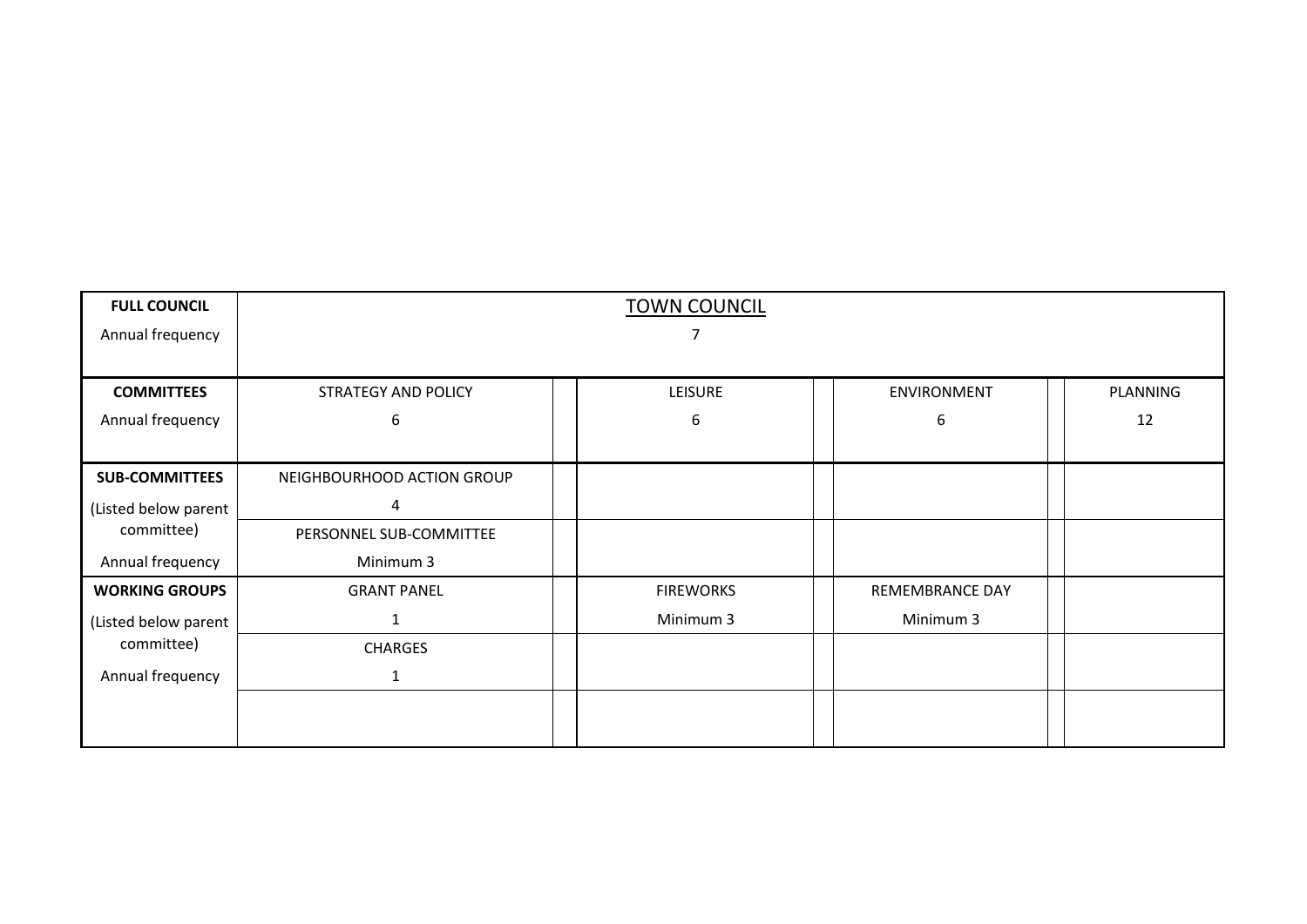1 The quorum of a committee or sub-committee shall be one third of its voting members and not less than three, unless otherwise directed by the Town Council in the case of a committee, or the parent committee in the case o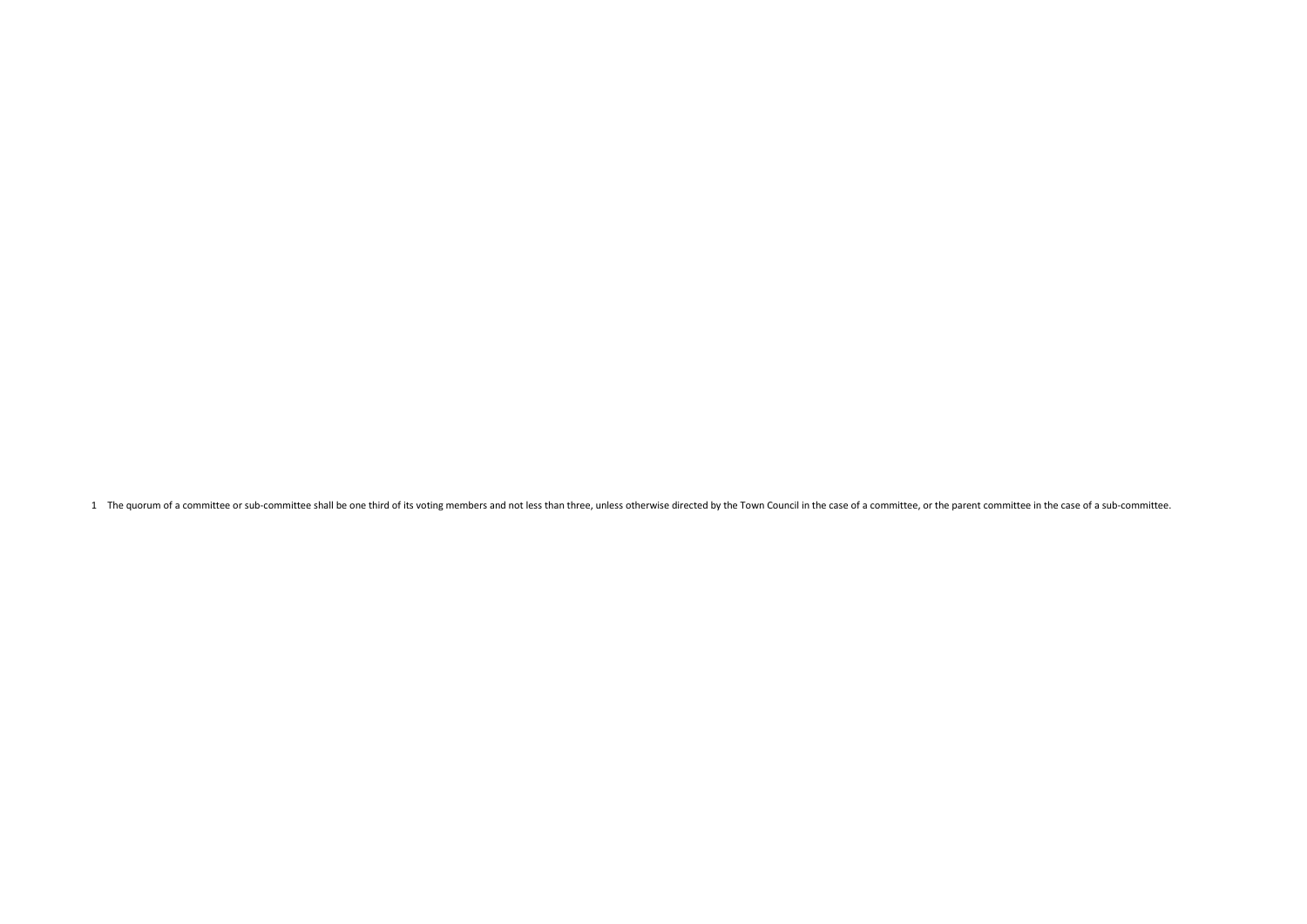| Name:               | <b>Strategy and Policy</b>                                                                                                                                                                               |
|---------------------|----------------------------------------------------------------------------------------------------------------------------------------------------------------------------------------------------------|
| Status:             | Committee - reporting to Town Council                                                                                                                                                                    |
| Purpose:            | To ensure that the finances of the Council are managed in an effective and efficient manner.                                                                                                             |
|                     | This committee is appointed to take a holistic view of council operations, to consider the strategic direction of the council when approving policy<br>and to oversee the creation of the annual budget. |
| Terms of reference: | To collate budget recomendations from individual committees and make a final recommendation to Town Council                                                                                              |
|                     | To receive policy recommendations and approve where the policy is in line with Town Council objectives                                                                                                   |
|                     | To monitor performance with regard to health and safety compliance                                                                                                                                       |
|                     | To monitor financial performance by way of internal control, internal audit and external audit                                                                                                           |
|                     | To monitor risk management, by way of health and safety reporting, asset management and insurance cover.                                                                                                 |
|                     | To be responsible for all aspects of staff employment and conditions<br>To review manage and control capital projects authorised by the council                                                          |
|                     | To review and agree all contracts for services and supplies                                                                                                                                              |
|                     | Performance monitoring                                                                                                                                                                                   |
|                     | To monitor and authorise spend in accordance with agreed budget                                                                                                                                          |
|                     | To receive and authorise if appropriate, recommendations to modify budget from other committees (virement)                                                                                               |
|                     | To receive recommendations from committees for the allocation of earmarked reserves and manage council reserve                                                                                           |
| No. of members:     | A minimum of eight                                                                                                                                                                                       |
| Quorum              | One third of voting members and not less than three.                                                                                                                                                     |
| How composed:       | Mayor *                                                                                                                                                                                                  |
|                     | Deputy Mayor*                                                                                                                                                                                            |
|                     | Chairman of Planning Committee *                                                                                                                                                                         |
|                     | Chairman of Leisure Committee *                                                                                                                                                                          |
|                     | Chairman of Environment Committee *                                                                                                                                                                      |
|                     | Representative of Central Sandhurst Ward<br>Representative of Little Sandhurst Ward                                                                                                                      |
|                     | Representative of College Town Ward                                                                                                                                                                      |
|                     | Representative of Owlsmoor Ward                                                                                                                                                                          |
|                     | A minimum of two from each Ward                                                                                                                                                                          |
| Reserve members     | Vice Chairmen of Planning, Leisure and Environment Committees can act as substitute members for their relevant Chairmen                                                                                  |
|                     | Each Ward can nominate a substitute ward representative.                                                                                                                                                 |
|                     | * Where a Ward is represented by two or more councillors in the automatic membership positions it is not compulsory to nominate a separate                                                               |
| Notes:              | Ward representative and / or a substitute Ward representative                                                                                                                                            |
| Meets               | Every other month, after all the other committees, in order to receive recommendations                                                                                                                   |
| Delegated powers    | Approve operational policy in line with council objectives                                                                                                                                               |
|                     | Monitor any expenditure authorised for compliance with health and safety                                                                                                                                 |
|                     | Authorise virement of money where the total budget set by Town Council is not exceeded                                                                                                                   |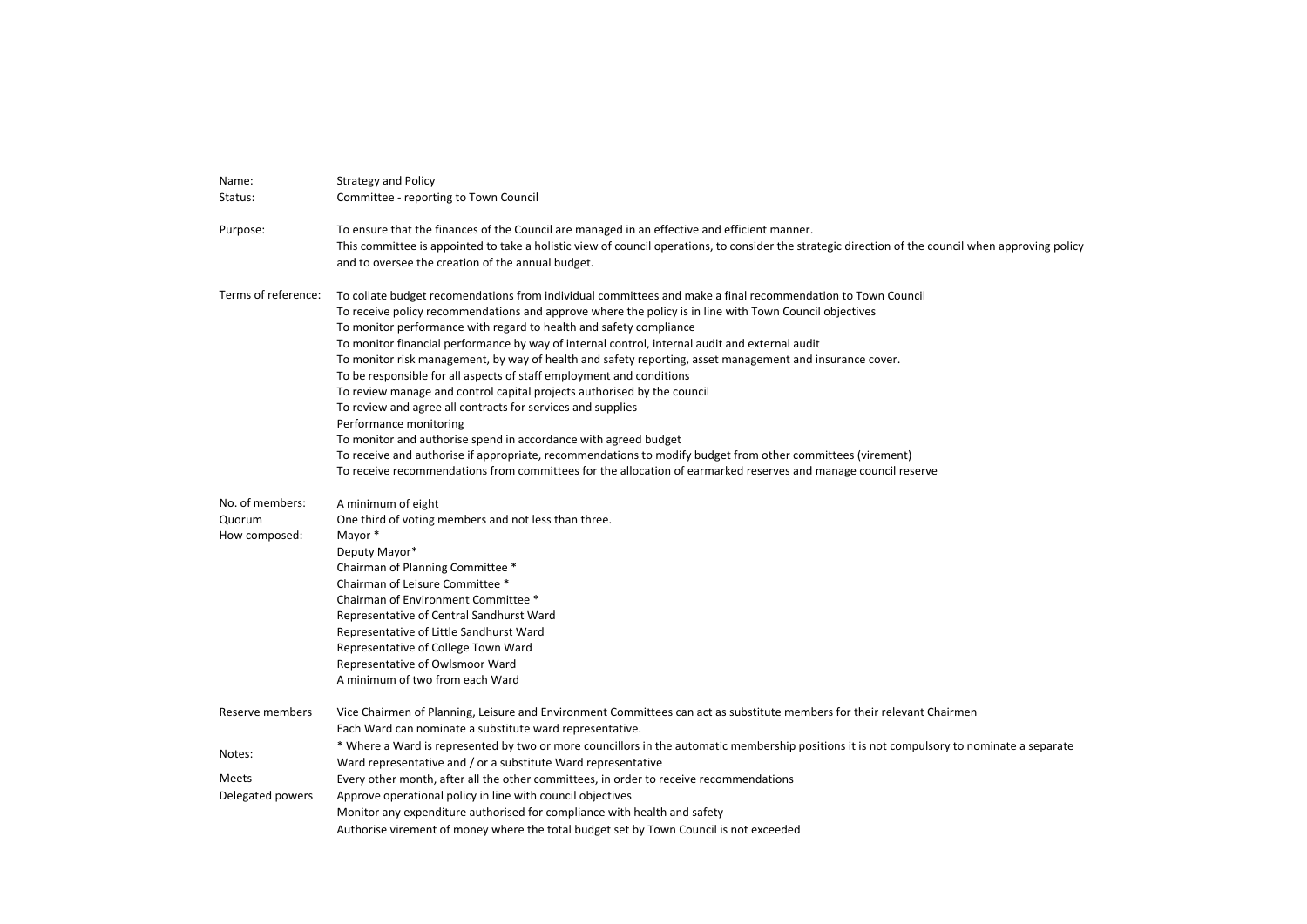| Name:                     | Leisure                                                                                                                                                                                                                                                     |
|---------------------------|-------------------------------------------------------------------------------------------------------------------------------------------------------------------------------------------------------------------------------------------------------------|
| Status:                   | Committee - Reporting to Town Council                                                                                                                                                                                                                       |
| Purpose:                  | To promote and facilitate leisure activities in Sandhurst                                                                                                                                                                                                   |
| Terms of reference:       | To provide formal and informal sporting and recreational opportunities to the public<br>To monitor income and expenditure in relation to facility management<br>To recommend spending plans and to maximise revenue through appropriate commercial lettings |
|                           | To recommend policy with regard to the use of public land and facilities                                                                                                                                                                                    |
|                           | To facilitate good relations with and between the local clubs, societies and public using the land and facilities                                                                                                                                           |
|                           | To monitor and authorise spend in accordance with agreed budget                                                                                                                                                                                             |
|                           | To recommend variations to budget within a financial year to Strategy and Policy committee                                                                                                                                                                  |
| No. of members:           | Minimum of eight Councillors (Voting members)                                                                                                                                                                                                               |
| Quorum                    | One third of voting members and not less than three.                                                                                                                                                                                                        |
| How composed:             | To be open to all members with full voting rights by Council appointment                                                                                                                                                                                    |
|                           | One representative - from each of the principal clubs / societies holding a lease with the Town Council (as co-opted non-voting members)                                                                                                                    |
|                           | One representative - from Sandhurst Residents Association (as co-opted non-voting member)<br>One representative - from Sandhurst Sports Club (as co-opted non-voting member)                                                                                |
| Reserve members<br>Meets: | None<br>Every other month                                                                                                                                                                                                                                   |
| Delegated powers          | Set scale of charges for facility letting                                                                                                                                                                                                                   |
|                           | Operational decisions regarding land management and use of recreational facilities                                                                                                                                                                          |
|                           | Monitoring provision of large events on the fields of the Memorial Park                                                                                                                                                                                     |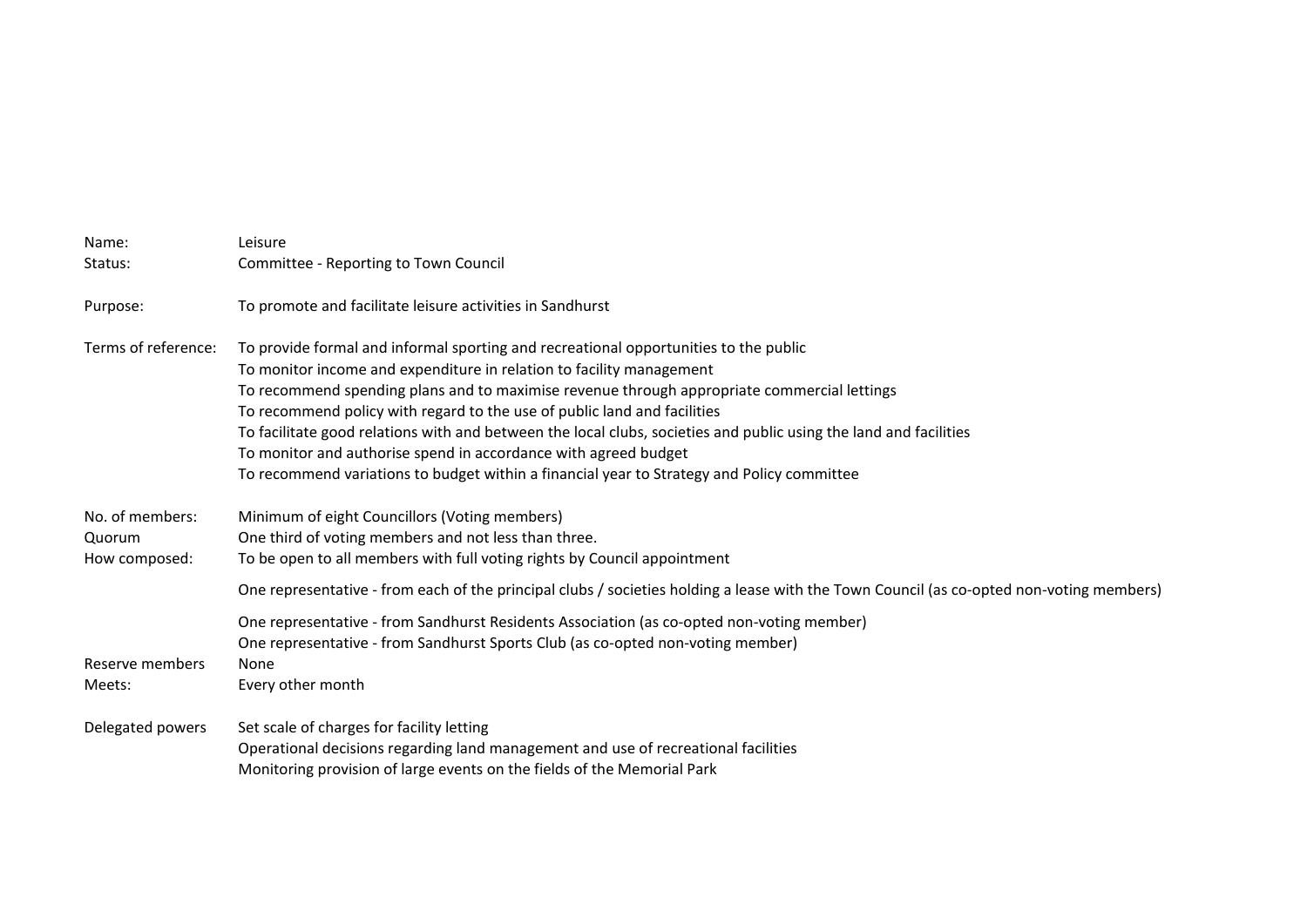| Name:<br>Status:                                                                           | Environment<br>Committee - Reporting to Town Council                                                                                                                                                                                                                                                                                                                                                                                                                                      |
|--------------------------------------------------------------------------------------------|-------------------------------------------------------------------------------------------------------------------------------------------------------------------------------------------------------------------------------------------------------------------------------------------------------------------------------------------------------------------------------------------------------------------------------------------------------------------------------------------|
| Purpose:                                                                                   | To be a focal point for all Community and Environment issues.<br>This committee is appointed to take responsibility for the wider influence of the Town Council across Sandhurst, including town wide initiatives<br>for cleanliness, community cohesion, remembrance, RRR initiatives and Christmas Lights.                                                                                                                                                                              |
| Terms of reference:                                                                        | To discuss and resolve action on all such areas of concern which affect the residents of Sandhurst.<br>Maintain and develop town bus shelters, notice boards and so on<br>To foster and develop relationships between the Council and the wider community<br>To recommend spending plans in line with these responsibilities.<br>Performance monitoring.<br>Consideration of all consultation documents received, and return of comments as appropriate                                   |
| No. of members:<br>Quorum<br>How composed:<br>Reserve members<br>Meets<br>Delegated powers | Minimum of eight Councillors (Voting members)<br>One third of voting members and not less than three.<br>To be open to all members with full voting rights by Council appointment<br>None<br>Every other month<br>Respond to consultation documents which affect the town as a whole, on behalf of the Town Council<br>Appoint representatives to outside bodies, where this has not been completed directly by the Town Council<br>To oversee arrangements for Remembrance Service event |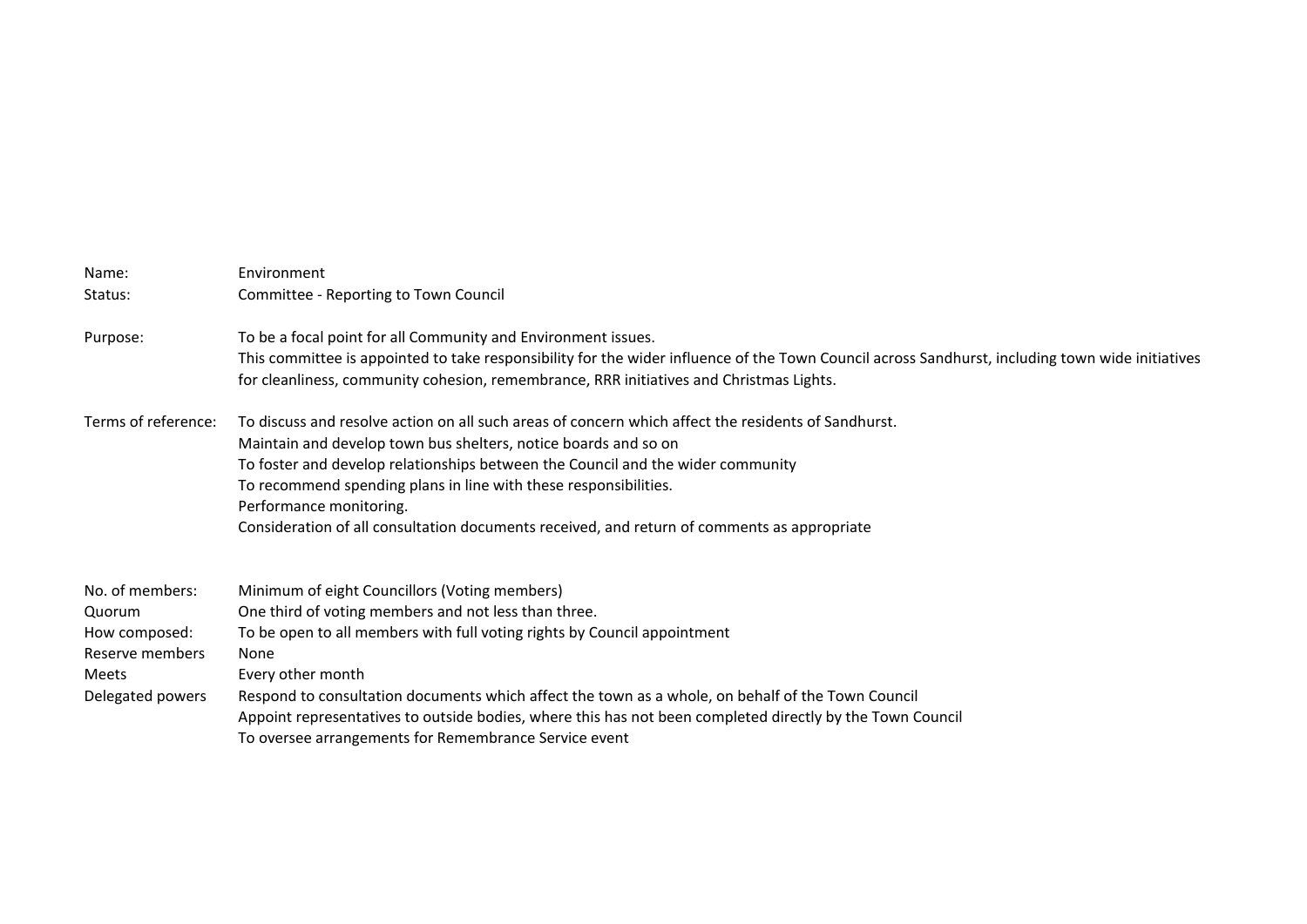| Name:<br>Status:    | <b>Planning</b><br>Committee - Reporting to Town Council                                                                                                                                                                                                                                                                      |
|---------------------|-------------------------------------------------------------------------------------------------------------------------------------------------------------------------------------------------------------------------------------------------------------------------------------------------------------------------------|
| Purpose:            | To consider planning applications relating to Sandhurst and advise B.F.B.C. planning department.                                                                                                                                                                                                                              |
|                     | This committee is appointed to determine and submit comments to the relevant planning authority, on behalf of Sandhurst Town Council                                                                                                                                                                                          |
| Terms of reference: | To consider planning applications in Sandhurst, by reference to publicly avaible information of the planning authority<br>To monitor the submission of comments to Bracknell in relation to planning applications<br>Performance monitoring.<br>To support the activities of the Neighbourhood Development Plan working group |
| No. of members:     | Eight                                                                                                                                                                                                                                                                                                                         |
| Quorum              | One third of voting members and not less than three.                                                                                                                                                                                                                                                                          |
| How composed:       | To be open to all members with full voting rights by Council appointment                                                                                                                                                                                                                                                      |
|                     | Two Councillors per Ward. (Minimum)                                                                                                                                                                                                                                                                                           |
| Reserve             | A pool of four substitute members can be appointed, with each Ward able to nominate a substitute Ward representative                                                                                                                                                                                                          |
| Meets               | Once per month subject to decision of the Council                                                                                                                                                                                                                                                                             |
| Delegated powers    | To make recommendations to the planning authority with regard to proposed development.                                                                                                                                                                                                                                        |
|                     | To respond to planning related consultations on behalf of the Town Council                                                                                                                                                                                                                                                    |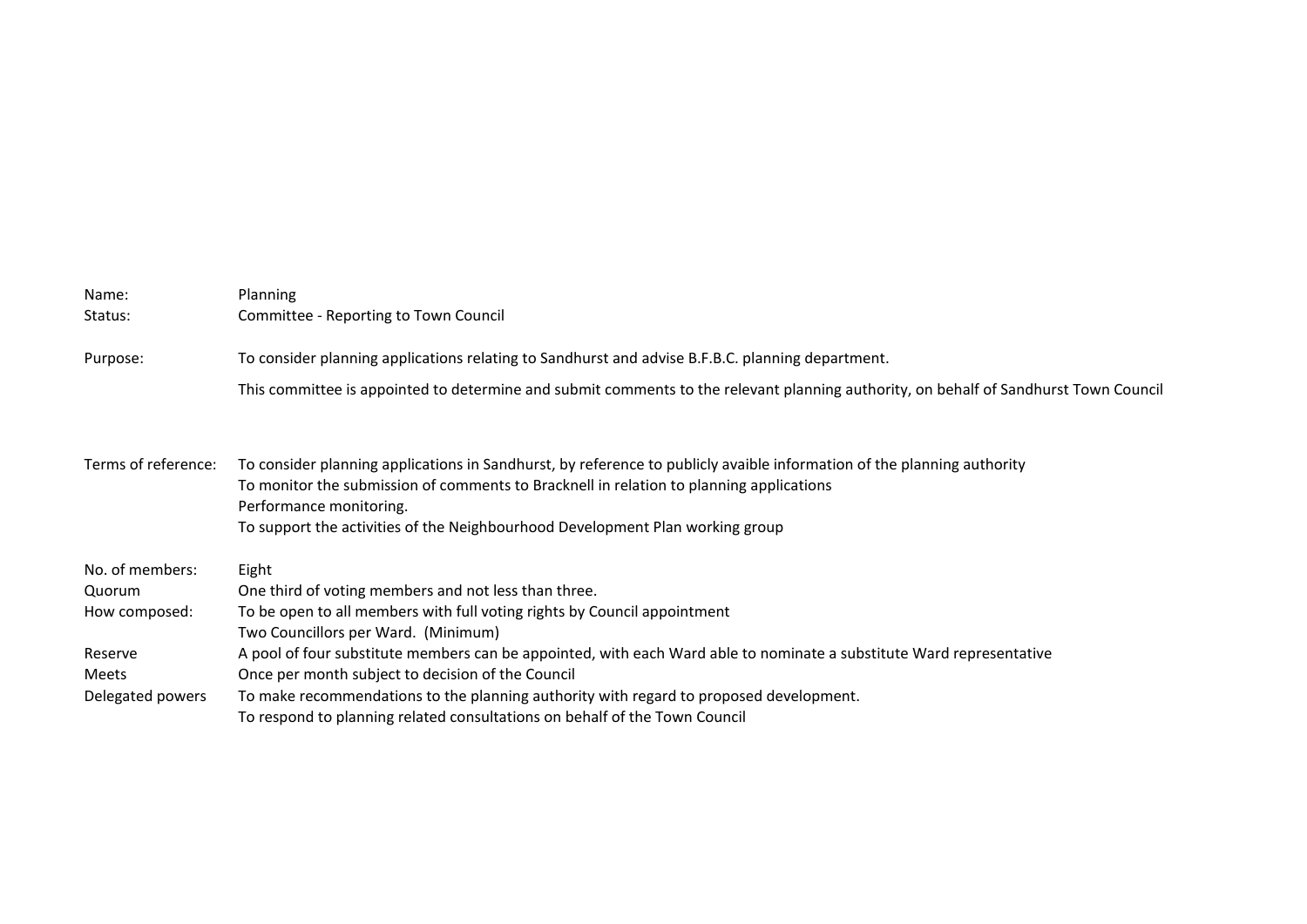| Name:<br>Status:    | Neighbourhood Action Group<br>Sub-Committee - Reporting to Strategy and Policy                                                                                                                                  |
|---------------------|-----------------------------------------------------------------------------------------------------------------------------------------------------------------------------------------------------------------|
| Purpose:            | This sub-committee is appointed to foster community action in support of making Sandhurst a better place to live, work and play                                                                                 |
| Terms of reference: | To monitor the town and consider appropriate actions that can be taken by the group to improve the situation                                                                                                    |
| No. of members:     | Unlimited                                                                                                                                                                                                       |
| How composed:       | Open to any interested resident, at the discretion of the Chairman<br>Open to representatives of the Police<br>Open to representatives of the local Resident Associations<br>Open to representatives of schools |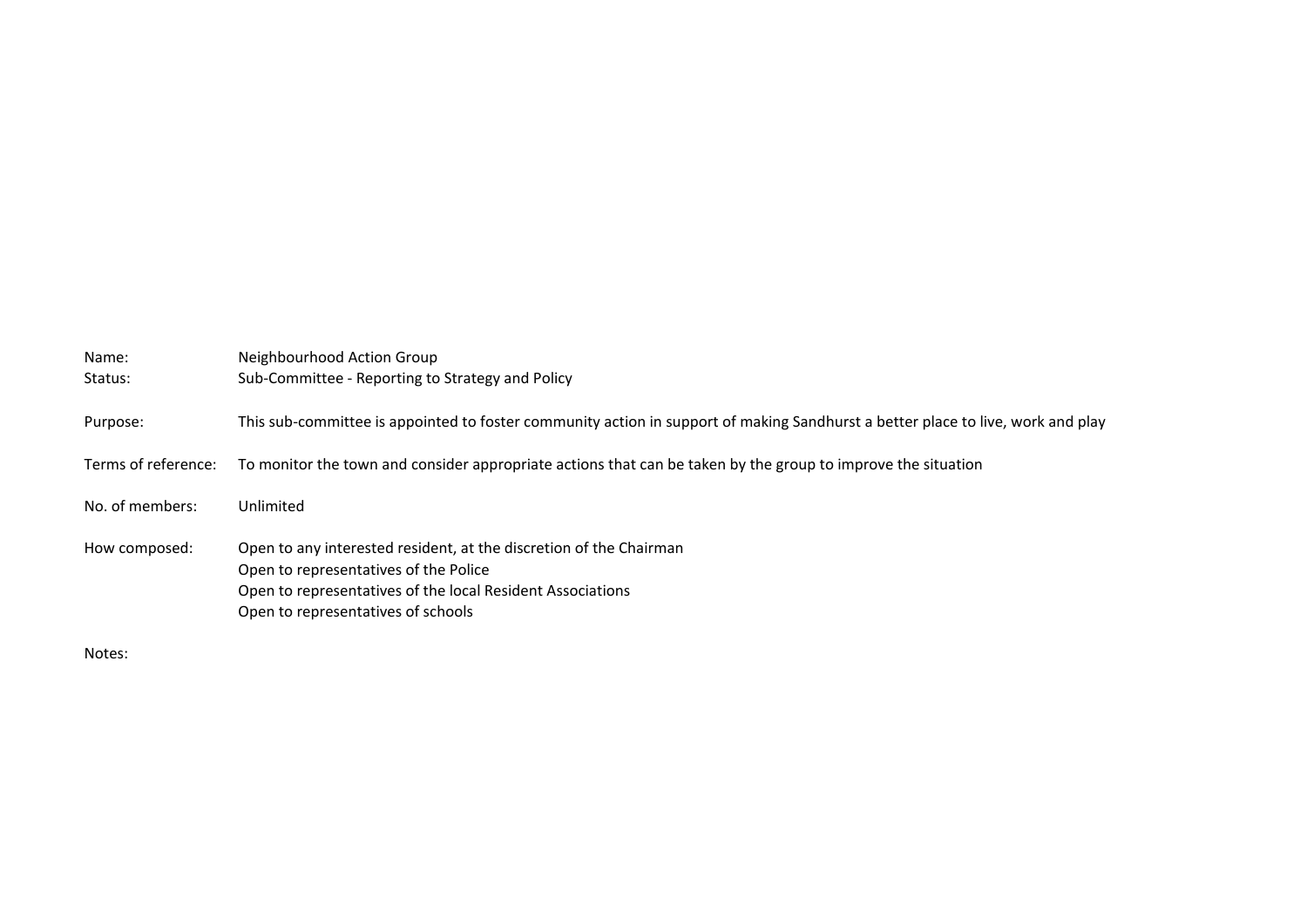| Name:<br>Status:    | Personnel<br>Sub-Committee - Reporting to Strategy and Policy                                                                                                                                                                                                                                                                                                                                                                                                                                                                                                                                      |
|---------------------|----------------------------------------------------------------------------------------------------------------------------------------------------------------------------------------------------------------------------------------------------------------------------------------------------------------------------------------------------------------------------------------------------------------------------------------------------------------------------------------------------------------------------------------------------------------------------------------------------|
| Purpose:            | This sub-committee is appointed to manage the Executive Officer and oversee all aspects of the staffing resource, including making<br>recommendation to Strategy and Policy on all matters relating to staffing, pay and performance. The sub committee has also been appointed as<br>Data Controller for GDPR.                                                                                                                                                                                                                                                                                    |
| Terms of reference: | To line manage the Executive Officer, providing guidance and support in the completion of the role.<br>To monitor the Performance of the Executive Officer<br>To recommend pay and pay awards for all staff to Strategy and Policy Committee<br>To support the performance monitoring, disciplinary and grievance processes for all staff<br>To monitor and recommend changes to the employment benefits of all staff, including insurances, pensions, leave allowances etc.<br>To demonstrate compliance to GDPR.<br>To report any personal data breach to ICO within 72 hours of becoming aware. |
| No. of members:     | Minimum of three                                                                                                                                                                                                                                                                                                                                                                                                                                                                                                                                                                                   |
| How composed:       | To be open to all members with full voting rights, by appointment of Strategy and Policy Committee<br>To include the Chairman of Strategy and Policy<br>To include the Vice-Chairman of Strategy and Policy                                                                                                                                                                                                                                                                                                                                                                                        |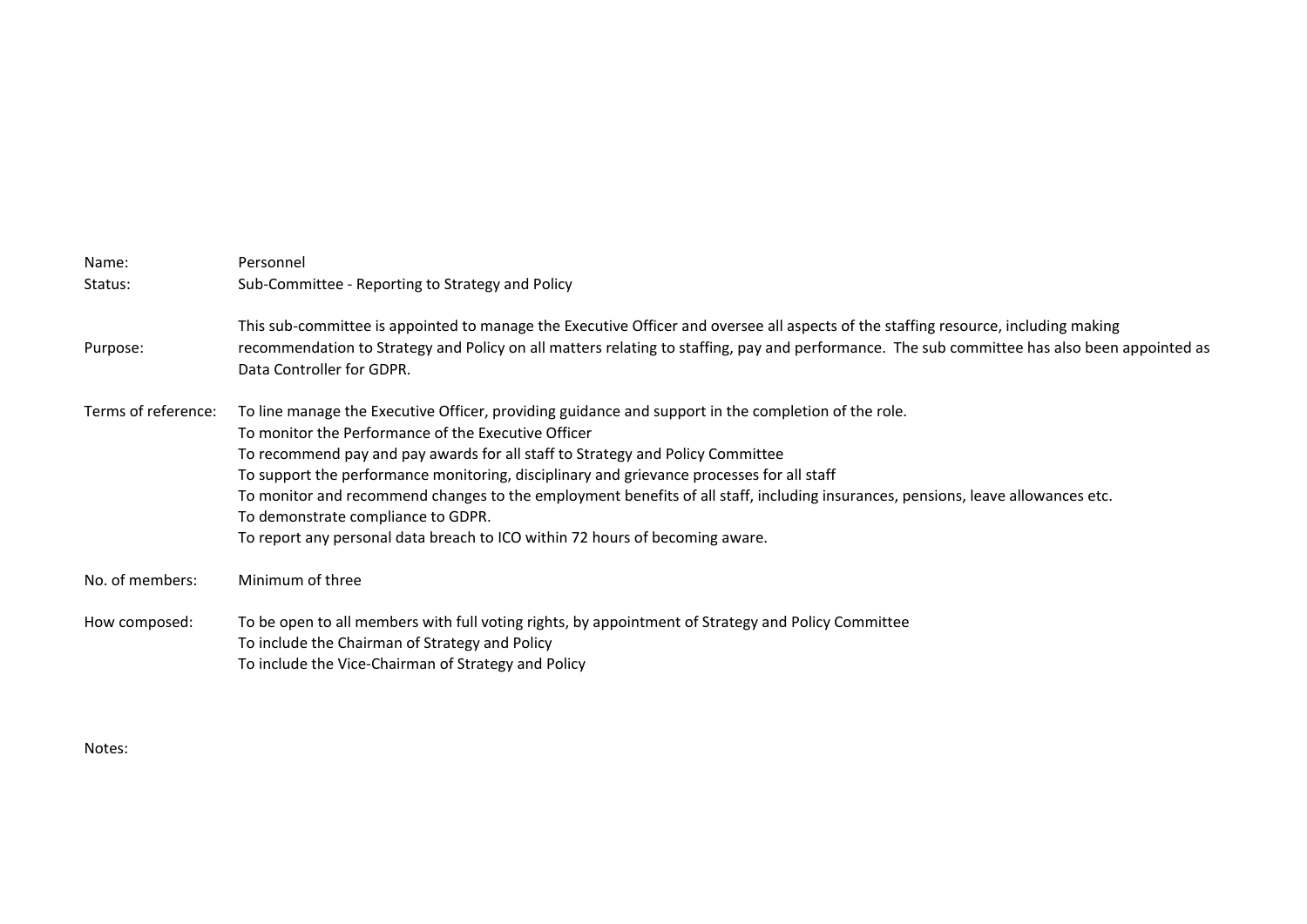| Name:               | Grant Panel                                                                                                                                                                                                                                                             |
|---------------------|-------------------------------------------------------------------------------------------------------------------------------------------------------------------------------------------------------------------------------------------------------------------------|
| Status:             | Working Group - Reporting to Strategy and Policy                                                                                                                                                                                                                        |
| Purpose:            | To review grant applications received and to produce recommended list of grant awards for the forthcoming year.                                                                                                                                                         |
| Terms of reference: | To consider all valid applications for discretionary grant awards<br>To determine if criteria for the award of grants is met<br>To recommend amount of any award to eligible body<br>To balance the total number of grants recommended for award against budgeted funds |

## No. of members: Minimum of three

How composed: To be open to all members with full voting rights by appointment of Strategy and Policy - To include Chair of Leisure Chair of Environment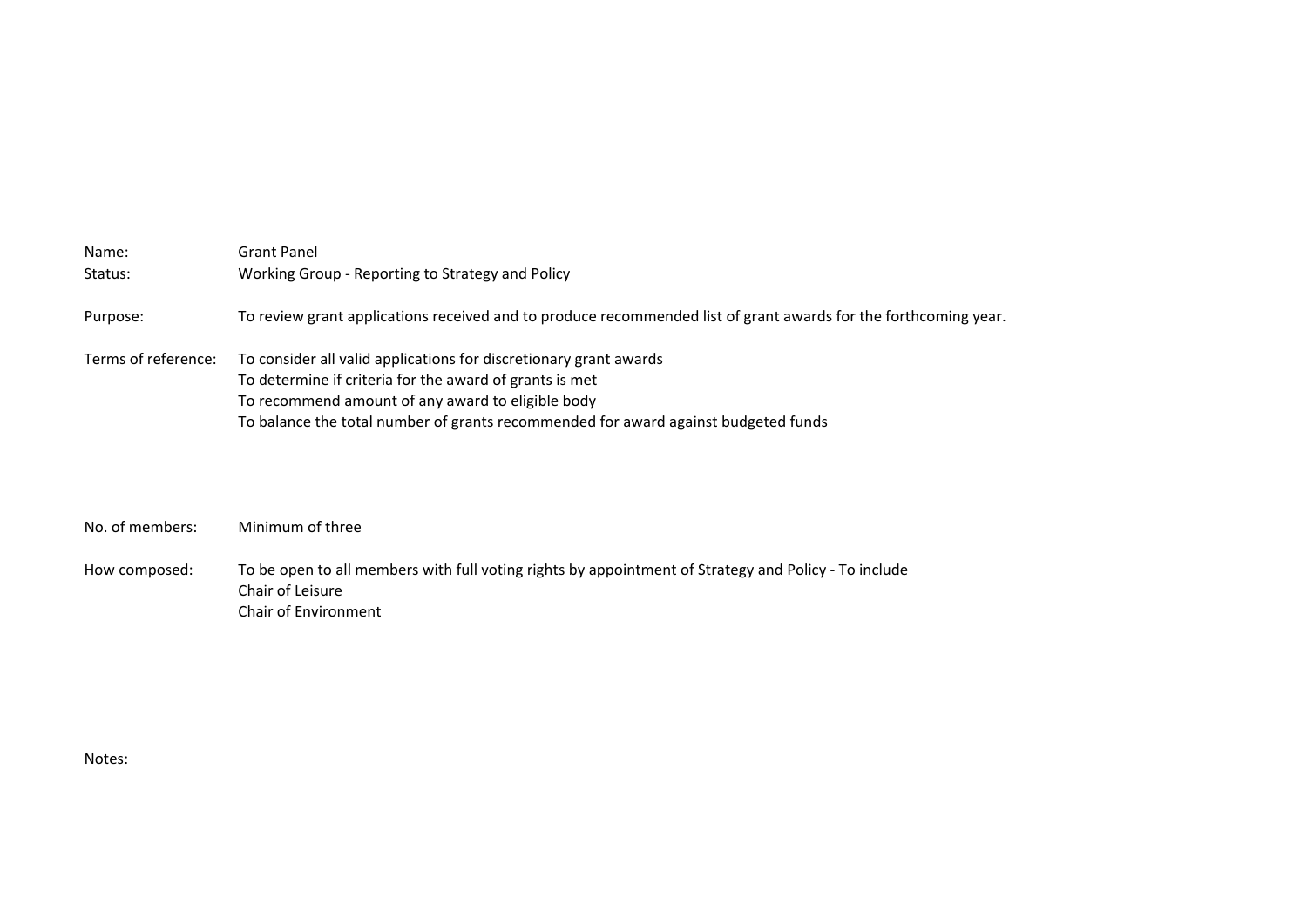| Name:               | Fireworks                                                                                                                                                   |
|---------------------|-------------------------------------------------------------------------------------------------------------------------------------------------------------|
| Status:             | <b>Working Group</b>                                                                                                                                        |
| Purpose:            | This working group is appointed to organise and deliver the November Fireworks event, to achieve maximum benefit to local residents and<br>community groups |
| Terms of reference: |                                                                                                                                                             |
|                     |                                                                                                                                                             |
|                     |                                                                                                                                                             |

How composed: To include the Chair of the Leisure Committee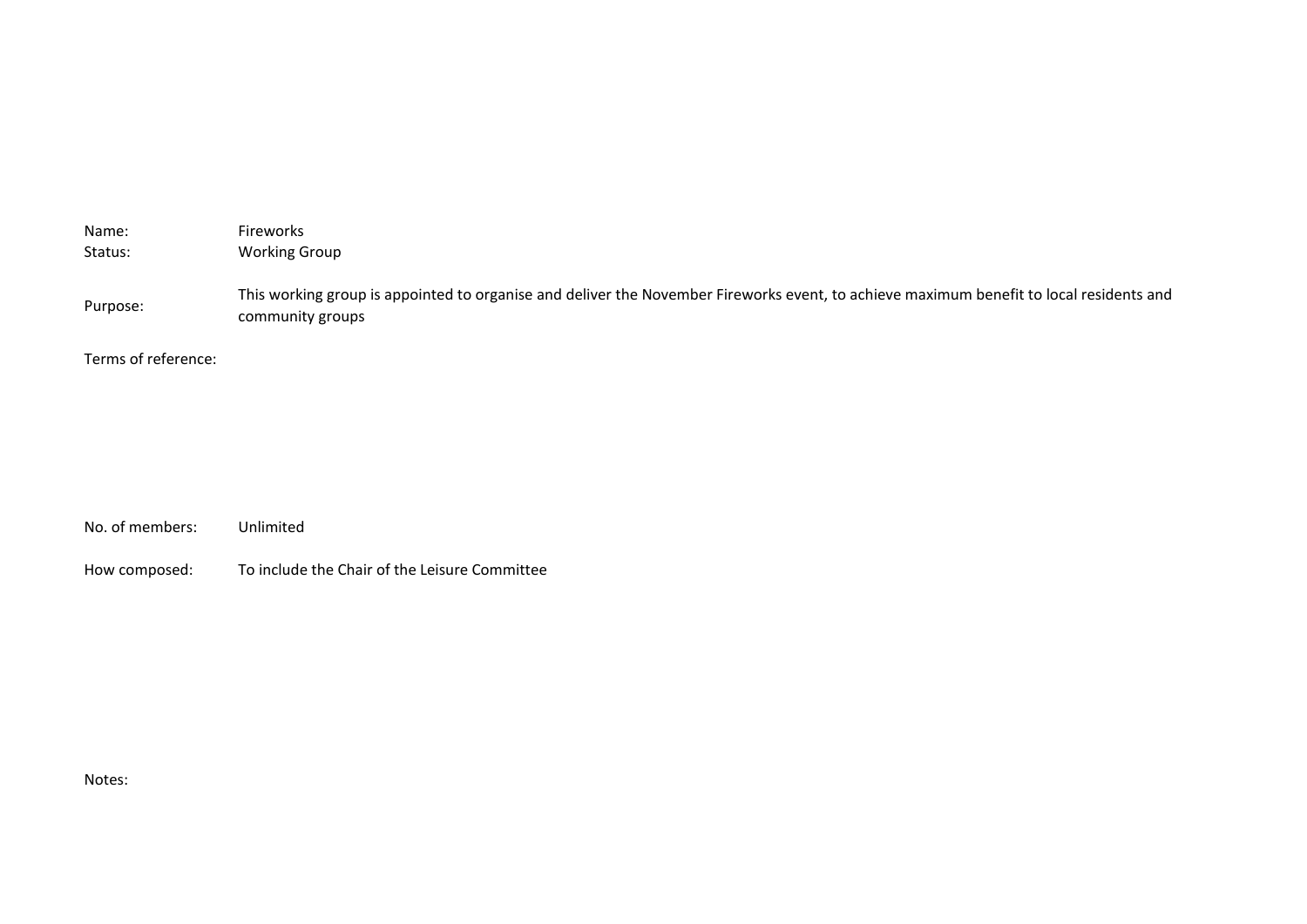| Name:<br>Status:    | Charges<br><b>Working Group</b>                                                                                                  |
|---------------------|----------------------------------------------------------------------------------------------------------------------------------|
| Purpose:            | This working group is appointed to recommend charges in relation to services, and to write / review terms and conditions of hire |
| Terms of reference: | To ensure T&Cs are transparent and fair to all hireres<br>To review charges                                                      |

| No. of members: | Maximum 3                                     |
|-----------------|-----------------------------------------------|
| How composed:   | To include the Chair of the Leisure Committee |